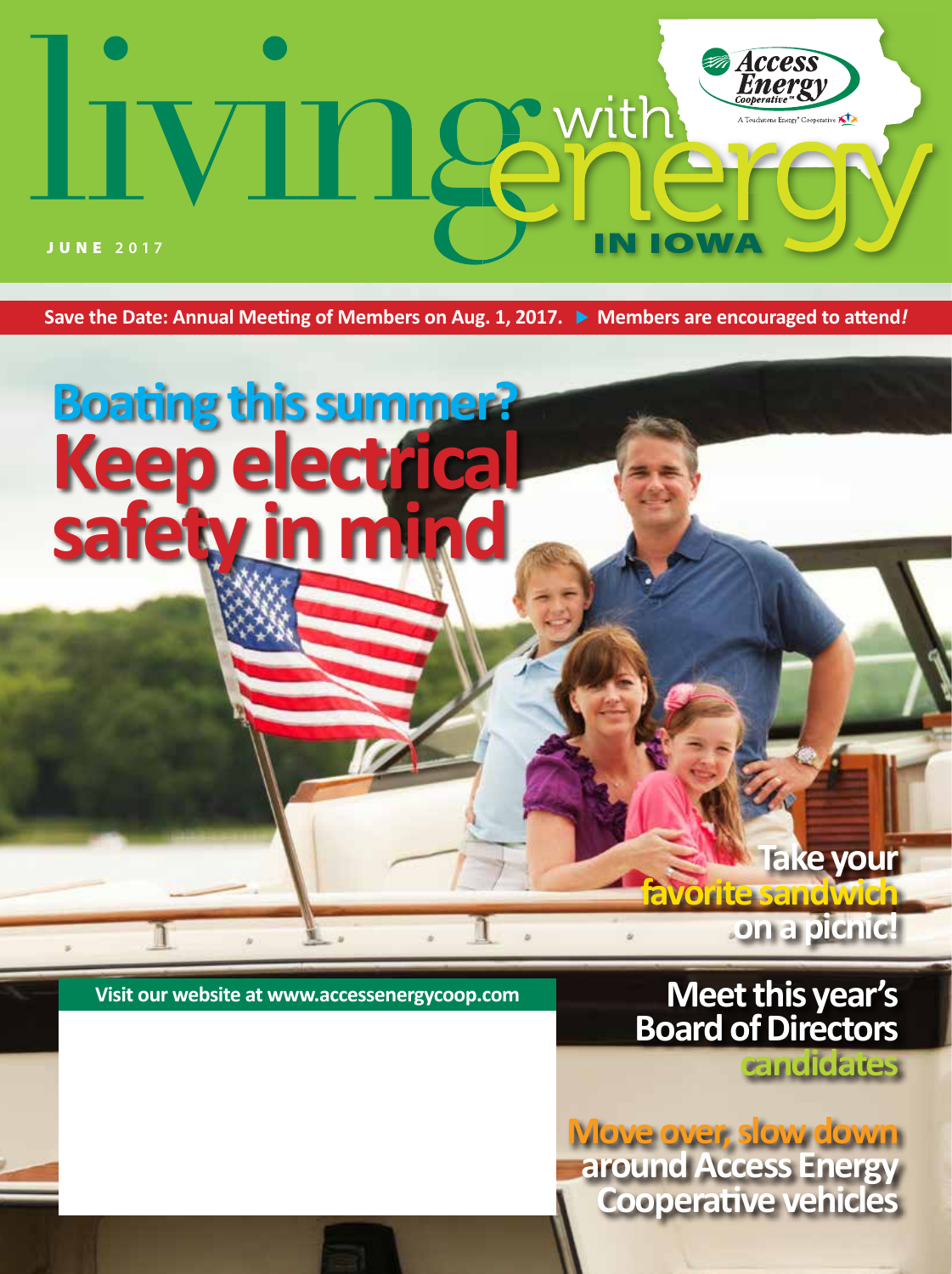#### **ACCESS ENERGY COOPERATIVE NEWS**

#### **UPCOMING EVENTS**



**Independence Day** 

**August 1 Annual Meeting of Members** 

#### **OFFICE CLOSING**

July 4

**The Access Energy Cooperative office will be closed July 4 for Independence Day. You can reach our office 24 hours a day, 7 days a week for answers to billing and account questions, paying your bill and service interruptions by calling 866-242-4232.**



*Access Energy Cooperative is dedicated to exceeding members' expectations for safe, reliable and efficient service, while being a good citizen in our communities.*

**Office:** Access Energy Cooperative 1800 W. Washington St., P.O. Box 440 Mount Pleasant, Iowa 52641 **Phone:** 319-385-1577 or 866-242-4232 **Fax:** 319-385-6873 **Call Before You Dig (Iowa One Call):** 800-292-8989 **Website:** www.accessenergycoop.com **Facebook:** facebook.com/AccessEnergyCoop **Twitter:** twitter.com/AccessEnergyC **E-mail:** contactus@accessenergycoop.com **Office Hours:** Monday-Thursday, 7 a.m.-4:30 p.m. Friday, 7 a.m.-3:30 p.m. Closed Saturday, Sunday and holidays

**After Hours and Report Outages:** 319-385-1580 or 800-452-7819

Payments can be placed in dropbox under flag pole. Visa and MasterCard accepted.

| <b>General Manager/CEO:</b> Kevin Wheeler<br><b>Editor:</b> Kimberly Davis<br><b>Assistant Editor:</b> Cherity Wibben<br><b>Officers and Directors:</b> |            |           |                          |            |                       |
|---------------------------------------------------------------------------------------------------------------------------------------------------------|------------|-----------|--------------------------|------------|-----------------------|
|                                                                                                                                                         |            |           | Jerry Barker             | District 2 | President             |
|                                                                                                                                                         |            |           | <b>Fred Hickenbottom</b> | District 1 | <b>Vice President</b> |
|                                                                                                                                                         |            |           | David Hollingsworth      | District 1 | Secretary             |
| Marvin Newton                                                                                                                                           | District 3 | Treasurer |                          |            |                       |
| Joseph Heckethorn                                                                                                                                       | District 1 | Director  |                          |            |                       |
| Larry White                                                                                                                                             | District 2 | Director  |                          |            |                       |
| Robert Smith                                                                                                                                            | District 2 | Director  |                          |            |                       |
| Marvin Holtkamp                                                                                                                                         | District 3 | Director  |                          |            |                       |
| Victor Pierrot                                                                                                                                          | District 3 | Director  |                          |            |                       |
|                                                                                                                                                         |            |           |                          |            |                       |

This institution is an equal opportunity provider.

#### **LOCAL PERSPECTIVE**

# **We're structured to serve you**

#### **BY KEVIN WHEELER**

Whether you're a new memberowner of Access Energy Cooperative or you've been with us for decades,

you know that electric cooperatives are unique. We make a habit of sharing this information because we're proud of what it means to the memberowners we serve and the communities in which we live and work.

We don't take for granted what it means to be different from other electric providers. We appreciate and embrace our differences because it means we can serve our member-owners in a manner that best meets your needs. While there are dozens of ways electric cooperatives differ from other utilities, everything we do revolves around our unique business model and our local, not-for-profit structure.

We're locally owned by the members we serve and governed by an elected board of directors made up of member-owners of the cooperative. Committed to powering lives and empowering communities, electric co-ops have been guided by seven core principles since the beginning. You'll see these principles demonstrated in everything we do:

- Voluntary and open membership
- Democratic member control
- Members' economic participation
- **Autonomy and independence**
- Education, training and information
- Cooperation among cooperatives
- Concern for community

Iowa's not-for-profit electric cooperatives power the lives of 650,000 Iowans throughout all 99 counties and are committed to delivering power that's safe, reliable, affordable and environmentally

responsible. Iowa's co-ops own and maintain enough power lines to wrap around the equator two-anda-half times!



Because we serve primarily rural areas with sparse populations, we literally cover more ground than other types of utilities. In fact, 80 percent of Iowa's land mass is served by electric cooperatives. While investor-owned utilities in

Iowa serve 27 meters and generate \$72,600 of revenue per mile of line on average, electric co-ops serve 4 meters and generate \$10,700 of revenue per mile of line on average. Iowa municipalities average 54 meters per mile and generate \$129,000 of revenue per mile of line.

These realities mean that Iowa's electric cooperatives must maintain more infrastructure with less revenue per mile, compared to other electric utilities in the state. Because of our not-for-profit structure, our rates and fees are designed to recover costs only. We don't seek to make a profit on the services we provide. When we do have excess capital, it's reinvested into our systems and returned to our member-owners in the form of patronage.

To achieve economies of scale with services and to collaborate on issues that are important to the cooperative business structure and member-owners at every point on co-op lines, Access Energy Cooperative is a member of the Iowa Association of Electric Cooperatives. We're proud that our association is celebrating its 75th anniversary this year. In the coming months, we look forward to sharing more details of the many ways electric cooperatives are powering and improving the lives of Iowans! *≸* 

Kevin Wheeler is the general manager/ CEO of Access Energy Cooperative.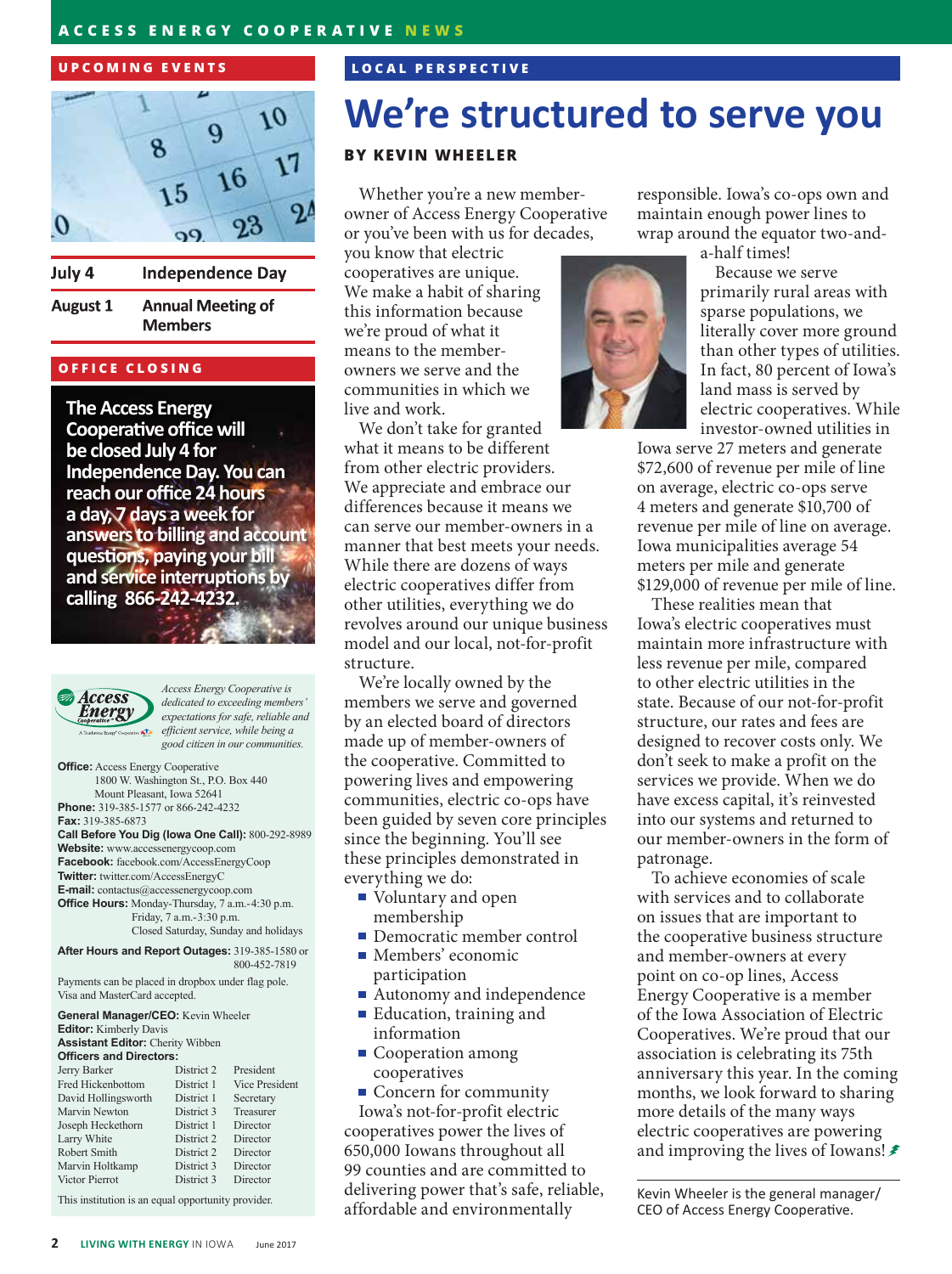### **Look for your Annual Meeting packet in the mail**

The 2017 Annual Meeting of Members will be held Aug. 1, 2017, at McMillan Park in Mt. Pleasant, Iowa. A free meal will be served starting at 5 p.m. There will be country music by Beau Jangles, pony rides, inflatable rides, Drive-A-Tractor, sno cones and live line safety demos for the kids.

Pick up your registration gift and dividend check, vote for your directors and check all of the information available on energy efficiency, renewable energy and activities happening at the co-op.



Then stay for the business meeting that starts at 7 p.m. Door prizes will be given out during the meeting. You must be present to win!

Look for complete information in your Annual Meeting packet that will be mailed on July 6. **₹** 

#### **CO-OP VIP s**

### **Happy Father's Day to all our dads***!*



Access Energy Cooperative wishes all dads everywhere a very happy Father's Day, with a special tribute to the dads at Access Energy Cooperative. These dads work hard every day to keep your power on – and to keep your electric cooperative running as safely, efficiently and reliably as possible. When you next switch on a light, remember all the hard work of the men at Access Energy Cooperative that cause that light to come on for you. *₹* 

#### **EDITOR'S CHOICE CONTEST**

## **Win a food dehydrator***!*



Cabela's 10-Tray Deluxe Dehydrator features a rear-mounted, 900-watt heater and 6.5-inch fan for even drying, along with side air slots that eliminate the need for rotating the trays.

To enter this month's contest for the \$200 Cabela's dehydrator, please go to the *Living with Energy in Iowa* website at www.livingwithenergyiniowa.com and complete the entry form no later than June 30, 2017. ₺

#### **ABC s OF ELECTRICITY**

### **What's the difference between a power strip and a surge protector?**

#### **Power strips**

fulfill a very simple function – sort of like an extension cord. They're inexpensive, and the quality is pretty



much on par with the price. Here are some factors to consider when purchasing a power strip:

- Make sure you know the amperage rating of the outlet into which you're connecting the strip and other equipment so you don't overload the circuit.
- **Look** for a power strip with a built-in circuit breaker. If you connect too many electronics and devices, the strip will kick out its circuit breaker rather than causing the breaker in your electric panel to trip.
- Get a smart strip. One outlet serves as a master, receiving power all the time. The other outlets don't receive power until the master device is turned on, which is ideal for computer and home entertainment setups.

If you're plugging in expensive electronics, you may want to consider the plain power strip's more talented cousin, a **surge protector**. Here, price is even more important; a cheap surge strip can fail but still provide power, all without any indication that its surge-protecting abilities are gone.

Here are some factors to consider when buying a surge protector:

- Go for a high joule rating, which indicates how much protection the strip offers.
- Consider built-in cable and Internet connection protection too, as surges can enter computer or home entertainment equipment via any wired connection.
- **Look** for an indicator light that shows if protection has burned out  $\hat{z}$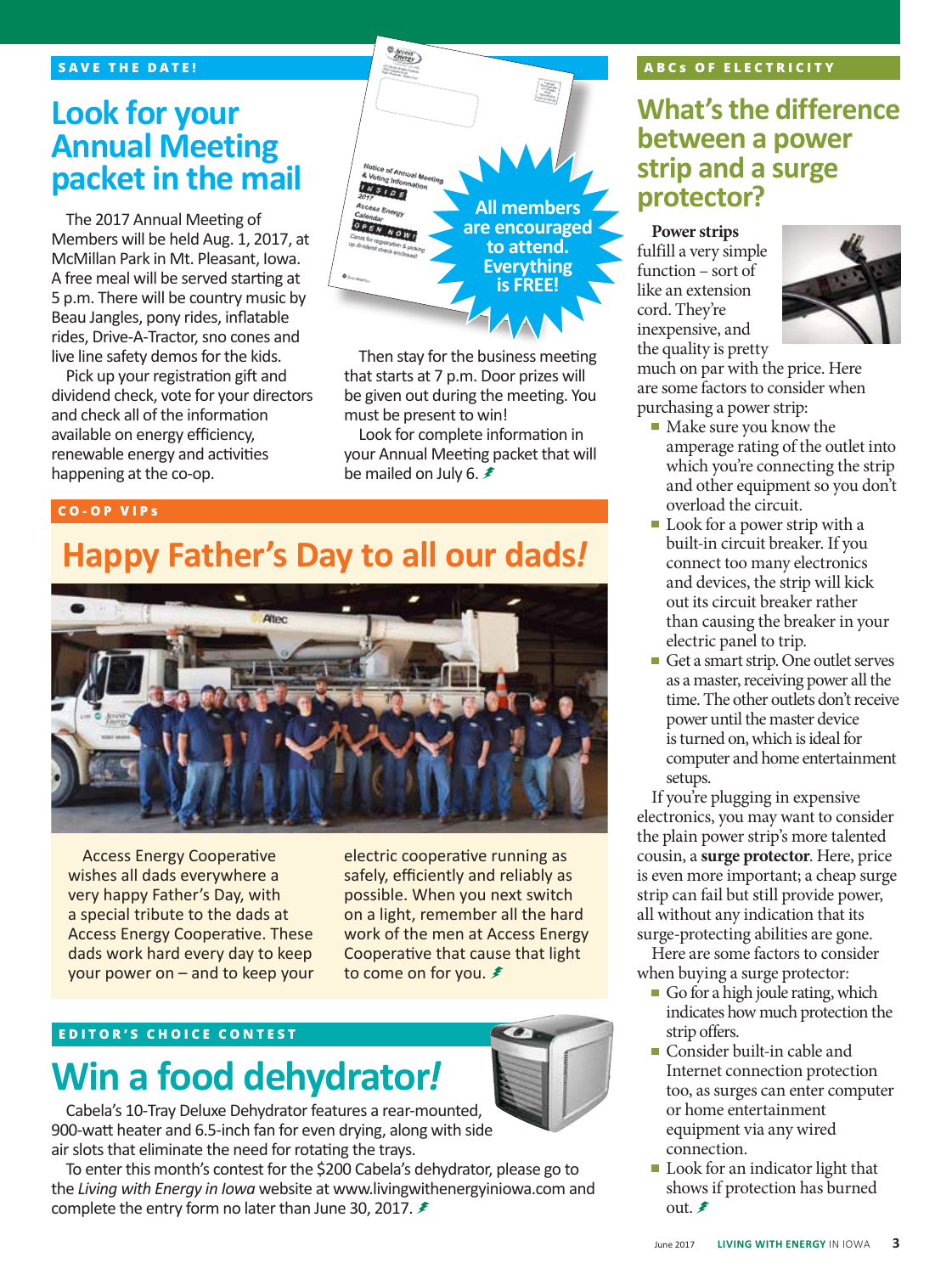#### **ANNUAL MEETING BOARD ELECTION**

# **Meet this year's director candidates**

The Nominating Committee of Access Energy Cooperative, duly appointed by the Board of Directors, nominated the following candidates to run for 3-year terms, all to be elected at the Annual Meeting of Members to be held Aug. 1, 2017.

#### **District 1**

#### **David Hollingsworth**



David and his wife, Jody, live in rural Packwood. They have two sons and three daughters. He's earned the Credentialed Cooperative

Director status in his first 3 years as a cooperative board member. A graduate of Pekin High School, David is a farmer and a sales representative for Pioneer Hybrid. He served on the Pekin Community School board as president for 12 of his 17 years in office and is an active member of the Packwood Christian Church. David has been a member of the Packwood Fire Department for 33 years, and he currently serves as chief. In his spare time, he enjoys running the scoreboard for Pekin volleyball and basketball and is a member of the Pekin football Chain Gang.

#### **Michael Ledger**



Michael and his wife, Patricia, live in rural Fairfield. He has one daughter, two sons and five grandchildren. Michael graduated from Pekin High School in

1973 and has farmed his entire life. He raised hogs and cattle for many years and is currently raising corn and soybeans with his son, Aaron. Michael is involved in the community and has participated in many organizations, such as Iowa Cattlemen's Association, Iowa Soybean and Corn Growers, Farm Bureau, Jefferson County Pork Producers Board, Pork Congress (delegate), Packwood Lions Club and FSA (county committee vicechairman). He's also an active member of St. Mary's Catholic Church and is a 4th degree Knight of Columbus.

#### **District 2**

#### **Jerry Barker**



Jerry and his wife, Jean, reside in Henry County. They have a daughter, Carmen (Dave) Smith, and a son, Darrell (Diane) Barker, and three

grandchildren. Jerry earned a B.S. degree from Iowa Wesleyan College and did graduate work at Western Illinois University. He completed the Dale Carnegie Human Relations and Effective Speaking course. Jerry was a manager at Blue Bird Midwest for 40 years. For 3 years, he was sales manager at Blockbuster, Inc., and is now retired. He also has been involved in reforestation management and Christmas tree production and sales. Jerry has been active in the community, including Cub and Boy Scouts, Youth Leader, board member and organizer of the Southeast Iowa Blood Center, Lions Club, and Lay Leader and board trustee at the First United Methodist Church. He has served 9 years on the board of directors – 3 years as secretary and 3 years as president. He has earned his Credentialed Cooperative Director status and holds both a Board Leadership Certificate and a Director Gold Certificate as certified by the National Rural Electric Cooperative Association.

#### **Duane Graber**



Duane and his wife, Phyllis, have lived on a farm for 45 years in rural Henry County. They have two daughters, one son and five grandchildren.

Duane is a graduate of Mount Pleasant High School. He worked at Goodyear for 28 years and is currently operating a cow/calf farm in Henry County. Duane was a 4-H leader for 10 years, and he served on the board of the Henry County Cattlemen's Association. He is currently on the Henry County Board of Review and is president of the Food Resource Bank of Henry County.

#### **District 3**

#### **Marvin Holtkamp**



Marvin and his wife, Sue, reside in rural Lee county. He's a graduate of Iowa State University. He has been on the board of Access Energy Cooperative since 2005

and recently served as president of the cooperative. He's a Credentialed Cooperative Director and holds both a Board Leadership Certificate and Director Gold Certificate as certified by the National Rural Electric Cooperative Association. Marvin continues to manage his grain and livestock operation, is involved in various local organizations and enjoys restoring antique tractors.

#### **Bradley Lake**



Bradley and his two children, Hailey and Harley, live in rural West Point. He is a graduate of Fort Madison High School and Northeast

Iowa Community College, with an Associate in Applied Arts degree in John Deere Agricultural Technology. Brad is a self-employed mechanictechnician and knows the value of a dollar. He has taken many refresher courses to update his skills. He was a reserve officer for the Fort Madison Police Department for 4 years. He's volunteered his time preparing chicken for the West Point Sweet Corn Festival and was involved in 4H and active in FFA as well. For the past 5 years, he has served on the nominating committee for Access Energy Cooperative. *₹*